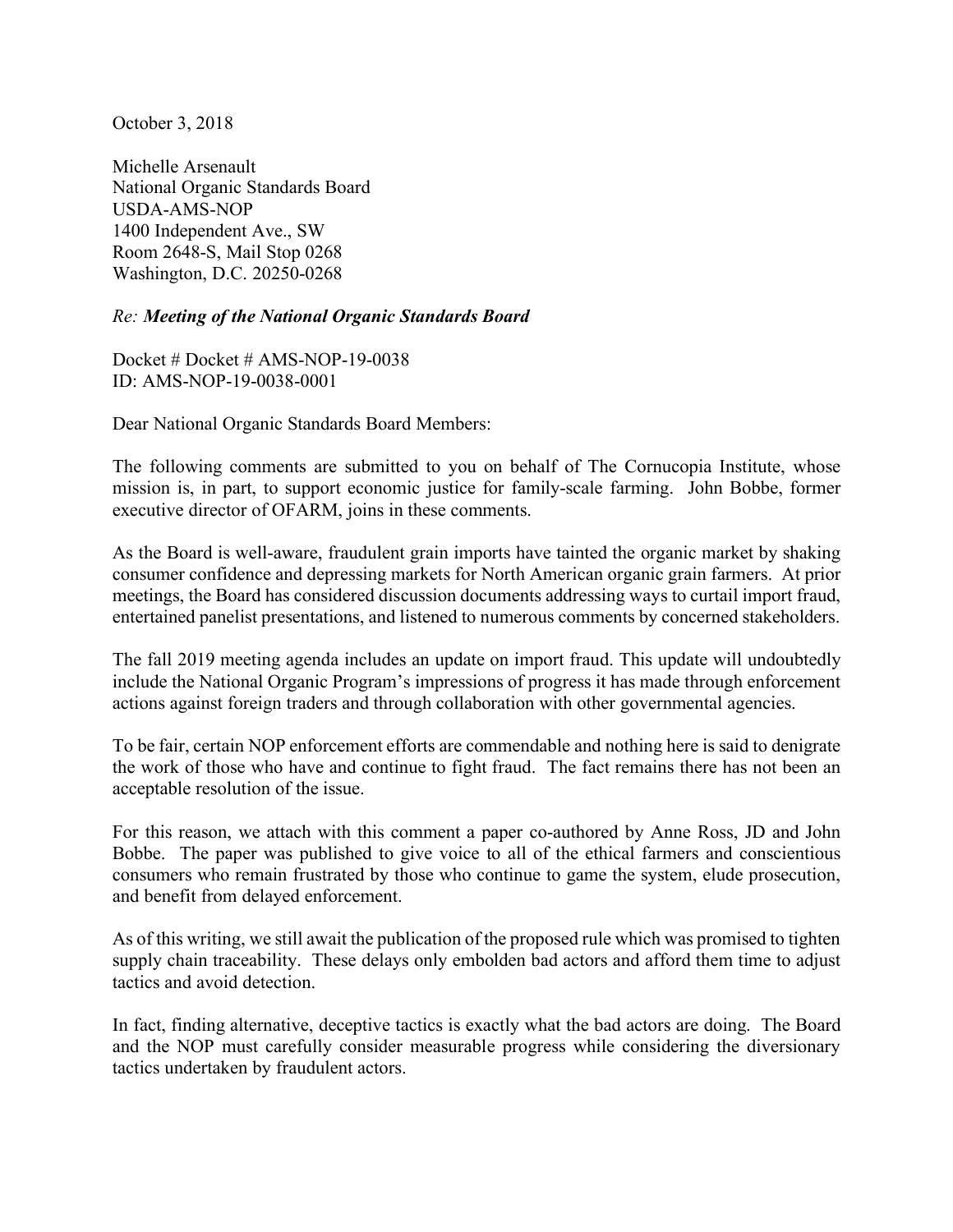Consider the following:

• In 2018, GATS data indicates that 53,432 MT of organic corn was imported from Serbia. At the time of this writing, there are no Serbian arable crop producers listed in the NOP database. At least 23,000 MT of this corn was loaded on to vessels in Romania and was imported by entities known to have been associated with dubious grain imports certified by a suspended certifier.

In 2016 and 2017 there were 768 and 549.4 fully converted hectares of organic corn in Serbia respectively–though these are areas that could not support these yields.

**The questions must be asked:** *Are fraudulent actors changing shipping routes to avoid detection? Is accurate acreage and yield data being recorded for high-risk regions?*

• Creative use of HTS codes by traders can skew data making it appear that grain imports are down from a certain country when in fact they are static or have increased. For example, certain traders have been known to use HTS codes for "coarse grain products" using a description as "de-germinated corn" to avoid scrutiny at ports of entry.

Instead of using HTS codes that accurately identify the product, alternative codes can be used to avoid scrutiny at the border and distort import numbers.

**The question must be asked:** *Are imports of organic corn really down from certain highrisk countries, or are fraudulent actors avoiding detection by using different HTS codes on shipping documents?*

• Fraudulent actors are known to "certifier shop," i.e. move from one certifier to the next when enforcement actions loom or their certifier faces impending de-accreditation. Since The Cornucopia Institute's June 2018 publication of *The Turkish Infiltration of the Organic Grain Market*, at least one entity associated with the infamous Mountpark shipment has changed certifiers no fewer than three times, most recently losing its organic status with its last certifier.

**The question must be asked:** *Are enforcement actions successful when de-certified entities have simply changed corporate forms or moved on to a different certifier and remain active in the grain trade?*

As the NOSB and NOP take inventory of the status of organic grain fraud, we cannot accept that this issue has been adequately addressed or resolved. Elements indicative of organized crime are pervasive and continue to be silently, if not explicitly, endorsed by certain corporate interests. Some of the most egregious violators of the organic regulations remain in business without consequence.

Although it is important to take stock of where we've been and to recognize enforcement successes where they exist, there can be no laurels on which to rest when fighting fraud. Bad actors adjust